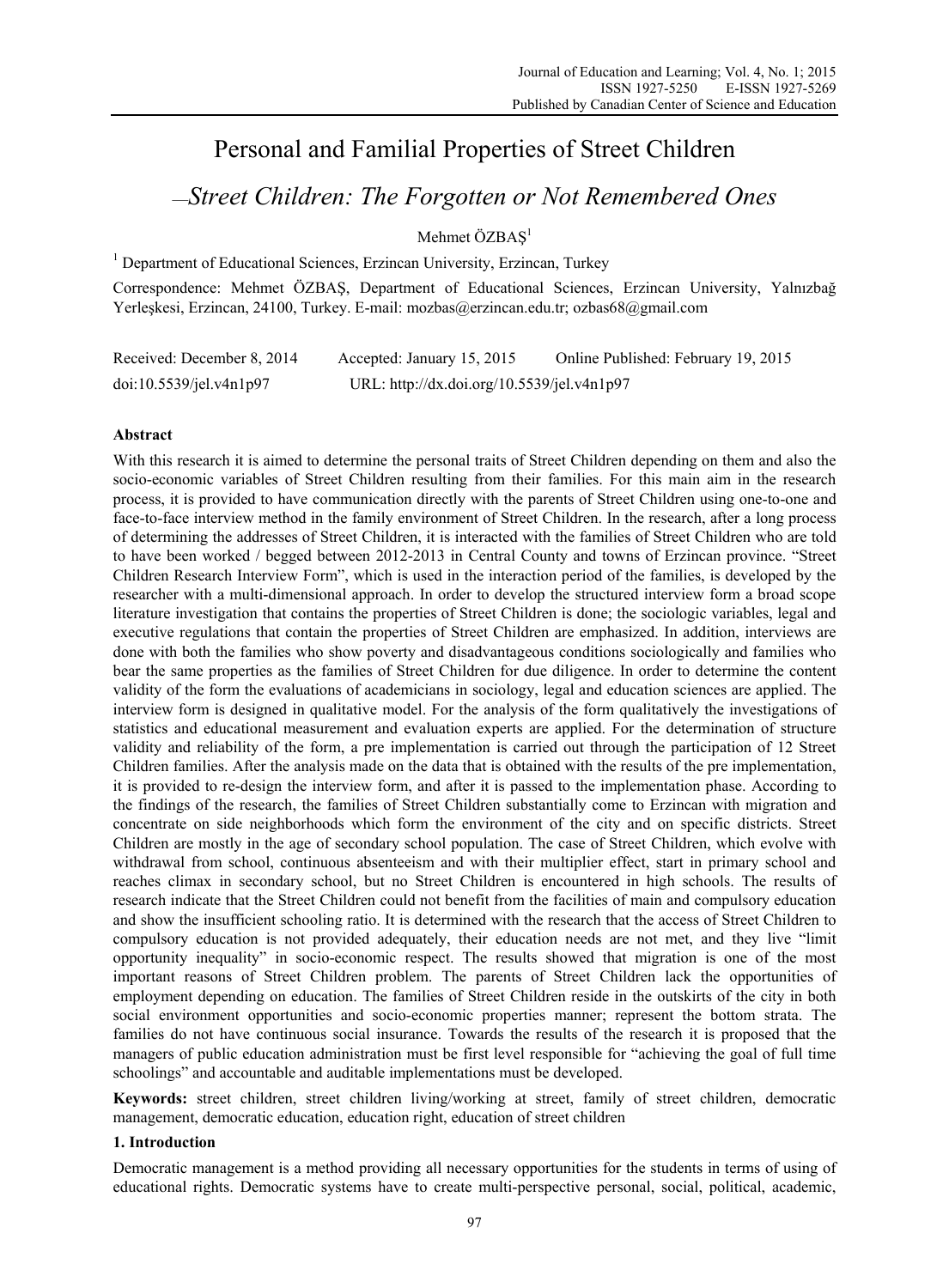cultural, and economic development possibilities and opportunities for the students. Development opportunities that will be provided to the students should have properties appropriate to the principles of "equality and social justice". The systems are efficient as far as they have properties appropriate to these conditions and inefficient as far as they do not actualize these conditions. Democratic management has important official authority, responsibility, and liabilities upon the proper use of educational rights. In this sense, management has to actualize transparent and auditable implementations that can account before the State of Turkish Republic, public, tax payers and served parties (TR Official Gazette, 1982: The Constitution of Turkish Republic, Clause 42). Public administration has a fairly unsuccessful performance upon the education of street children despite its all authority and responsibilities. Failure of educational management together with the public administration upon the education of street children affects street children negatively nearly in all areas of life. Street children that cannot benefit from educational opportunities adequately are forced to have street experiences including any kinds of danger and risks for themselves due to their bad socio-economic conditions. Moreover, they face with any kinds of social, economic, political, and cultural deprivation caused by poverty due to their impossibilities (Acar, 2010; Güneş & Kalaycı, 2004; Özbaş, 2013; Plotnick, 1989; Rizzini & Lusk, 1995; TÜİK, 2014; Wright, Wittig & Kaminsky, 1993; Zeytinoğlu, 1994). Street children are obliged to put up with the socio-economic heritage of their families during their whole life as if this is a chronic disease transferred through the genes of their parents. Management of public education is obliged to school street children in any conditions during the compulsory education process like the all children at compulsory education age. Not fulfilling this basic responsibility and function means not fulfilling the equality for opportunity and possibility together with the social justice. In fact, the shortest and most efficient way that will eliminate "the problem of street children with the vicious cycle of poverty" is to achieve the compulsory education process successfully (Özbaş & Badavan, 2009).

# **2. Problem Status**

Democratic education systems cannot meet the educational needs of street children appropriately to the principles of social justice and equality. Street children especially ignored and abused by their families due to the economic, social, cultural, etc. reasons are also not considered adequately by the environments having the public responsibilities, local authorities, school management. This problem also emerges as a basic dead-end of democratic systems. When considered in terms of not meeting the public administration responsibilities, "the problem of street children" becomes one of the most important problems of Turkish educational system. Not providing street children benefit from the compulsory educational opportunities increases the current problems related to street children more and causes insolubleness, and makes the situation more complex (Okumuş, 2007; Özbaş, 2011; UNICEF, 2006).

# *2.1 Street Children*

In order to define the concept of street children more meaningfully, the socio-economic and political variables affecting this fact should be discussed in an integrated approach. Administrative implementations of public administration and local administration through socio-economic, cultural, and political understanding have a significant effect upon the concept of street children. This problem having a fairly important risk is significantly affected by legal gaps, life style, and viewpoints of the social surrounding, and inefficiency, inadequacy and helplessness of families upon children. Street children are negatively affected from individual, social, and cultural variables, and especially from social and economic negligence and abuse (Acar, 2010; Black, 1993; Güneş & Kalaycı, 2004; Karacadağ Development Agency, 2012). Families, as the leading, and people from different classes are noticed to play and important role upon the economic negligence and abuse of the street children. One of the most important factors causing this trouble is Turkey's not providing street children to benefit properly from the fundamental and compulsory educational rights promised legally and by United Nations Convention on the Rights of the Children (Özbaş, 2012a; TR Official Gazette, 1995: United Nations Convention on the Rights of the Children; Clause 28-1).

Supremacy of law is one of the irrevocable factors of democratic management systems. Democratic systems are obliged to actualize acts and works in accordance with the supremacy of law in all implementations. Management systems should accomplish transparent, accountable, and auditable implementations in case of not benefiting from the fundamental rights and liberties, and loss and abuse of right. For the use of rights and liberties in terms of street children emerges in case of not benefiting from fundamental and compulsory educational opportunities. Being of children in street lives instead of being at elementary and secondary schools is both an inefficacy and abuse of right in terms of the democratic educational systems. Implementation of fundamental and compulsory education based upon human rights requires all children creating the generation to be included in the educational system. This fact is especially more important for the children living in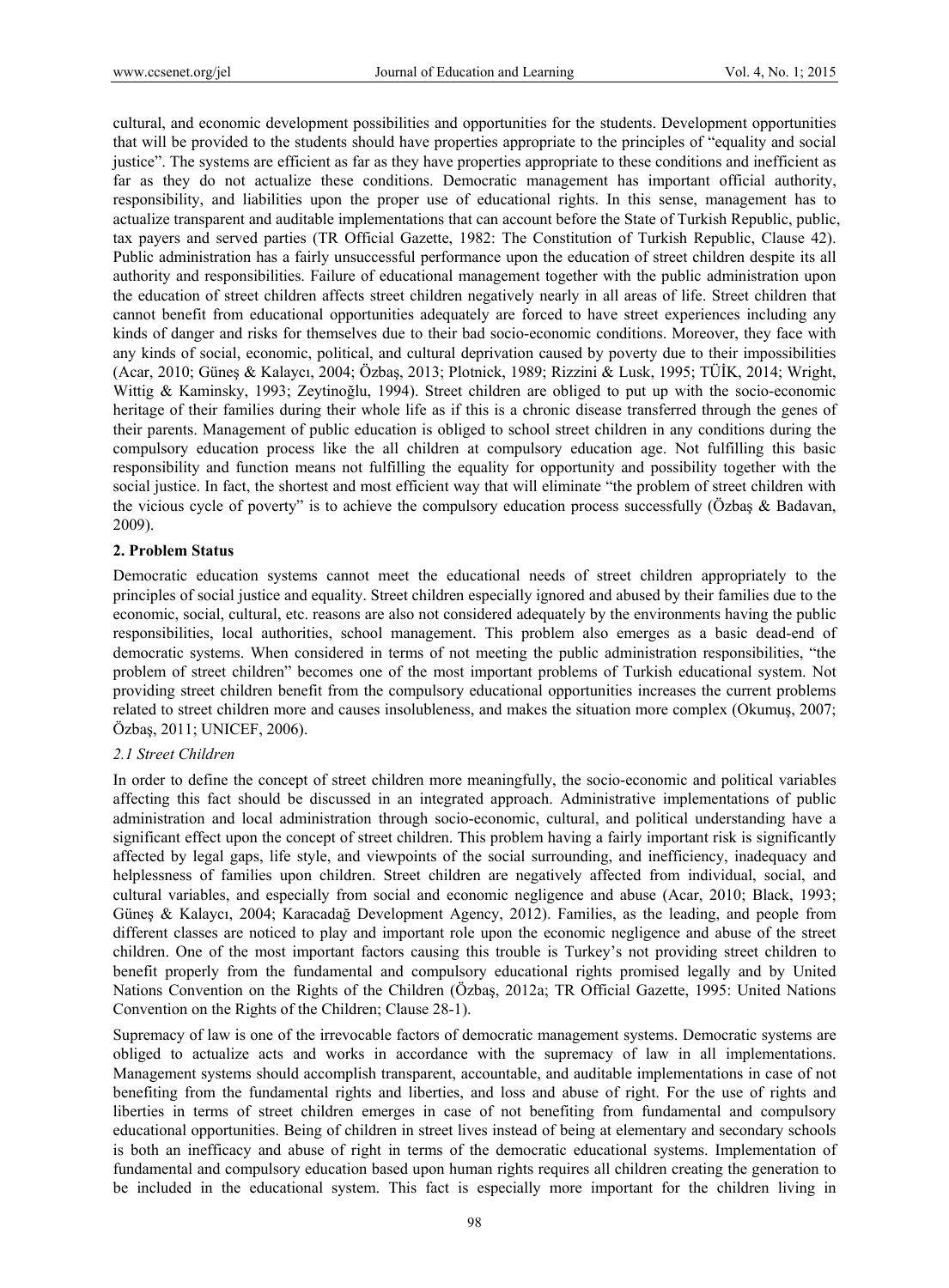surroundings that have poor and disadvantageous properties rather than the other children. Providing the children of families in lower socio-economic classes to be in the process of compulsory education process in any conditions has to be primary responsibilities of both public education and school management. In a democratic country, providing lower social classes to benefit from the compulsory education process as well as medium and higher social classes properly is the obligation of public education management (Hatloy & Huser, 2005; Özbaş, 2012b; Stokes, Turnbull & Black, 2008; Wright, Wittig, & Kaminsky, 1993).

We can discuss and define the concept of street child from different viewpoints. This concept indicating a socio-genetic problem as of its origin emphasizes a fairly complex relationships emerges as result of deprivation from socio-economic and familial and personal opportunities, negligence, and abuse in terms of children. UNICEF has discussed the concept of street children in terms of families' care, protection and interests and children's relationships with their families and has adapted an understanding based only upon family responsibility (Lemba, 2002; Güneş & Kalaycı, 2004; Özbaş, 2010; UNICEF, 2006). This understanding of UNICEF ignores public and social responsibilities of the democratic management. In fact, individuals in democratic societies are not only grown under the responsibility of families but also grown under the social and public responsibility.

The concept of street children has generally been discussed as the relationships of children with their families, and street experiences of them start at the age of 5 which is the beginning phase of the compulsory education. This process continues during the whole childhood, responsibilities related to bringing up children are laid only upon families; when considered in this sense, it can be noticed that social and public liabilities are ignored. The concept of street children is generally defined in three different ways. In the first of these definitions, it is emphasized that the relationship of street children with their families is constant, but the majority of the children live working on the streets, and they are near their families at night. In the second definition, it is emphasized that the communication of street children with their families is weak, but not disconnected totally; the children has generally spent majority of the day working on streets, and sometimes they stay separate from their families at night. In the third definition, it is mentioned that relationships of children with their families is completely broken, the children completely drifted away from their families, and they are really the children of streets. Children of the street indicate the poorest, desperate children experiencing social exclusion having families without one or both parents (Epstein, 1996; UNICEF, 2006; Zeytinoğlu, 1994). The definitions below revealed categorization of street children and the worsening in the situation through a gradual approach. The definitions also emphasized that social and public responsibilities related to street children could not be met. Drifting of children away from their families means that social and public liabilities are almost disappeared. Moreover, children both drift away from their families and bereft from social and public securities. To sum up, street children face to thousands of dangers and streets.

# **3. Purpose**

Street children are the individuals from the lowest classes of the society sociologically. Socio-genetic properties of families cause street children to be among the most problematic class in terms of socio-economic and cultural aspects. Being a street children or poverty is a sociologic disease children has in their cultural codes for generations as a genetic-cultural heritage of their families (Okumuş, 2007; Philips, 1994; UNICEF, 2006). In a democratic management, it is necessary to determine life styles of social classes, the variables affecting those, to what extent each social class benefits from the social services through a transparent management understanding. To what extent management considers the properties of social classes for the rendering of the public services is necessary to be determined through objective researches. In this sense, determining how street children and their families can benefit from the democratic social life is more important rather than the other social classes. Due to these facts, in this research it was aimed to reveal the personal and familial properties of street children according to the views of their families. In accordance with this basic purpose, the research problem was expressed as below:

What are the views of parents related to the personal and familial properties of street children?

# **4. Method**

# *4.1 Research Model*

"The Research for Street Children": This is a qualitative descriptive study in which views of parents related to the personal and familial properties of street children were determined through face-to-face interview method. In the research, the social and public responsibilities related to the street children, and how these were regarded was determined according to the views of families. Face-to-face interview method as an important one among the qualitative research models provides opportunity for the researcher to analyze the research subjects objectively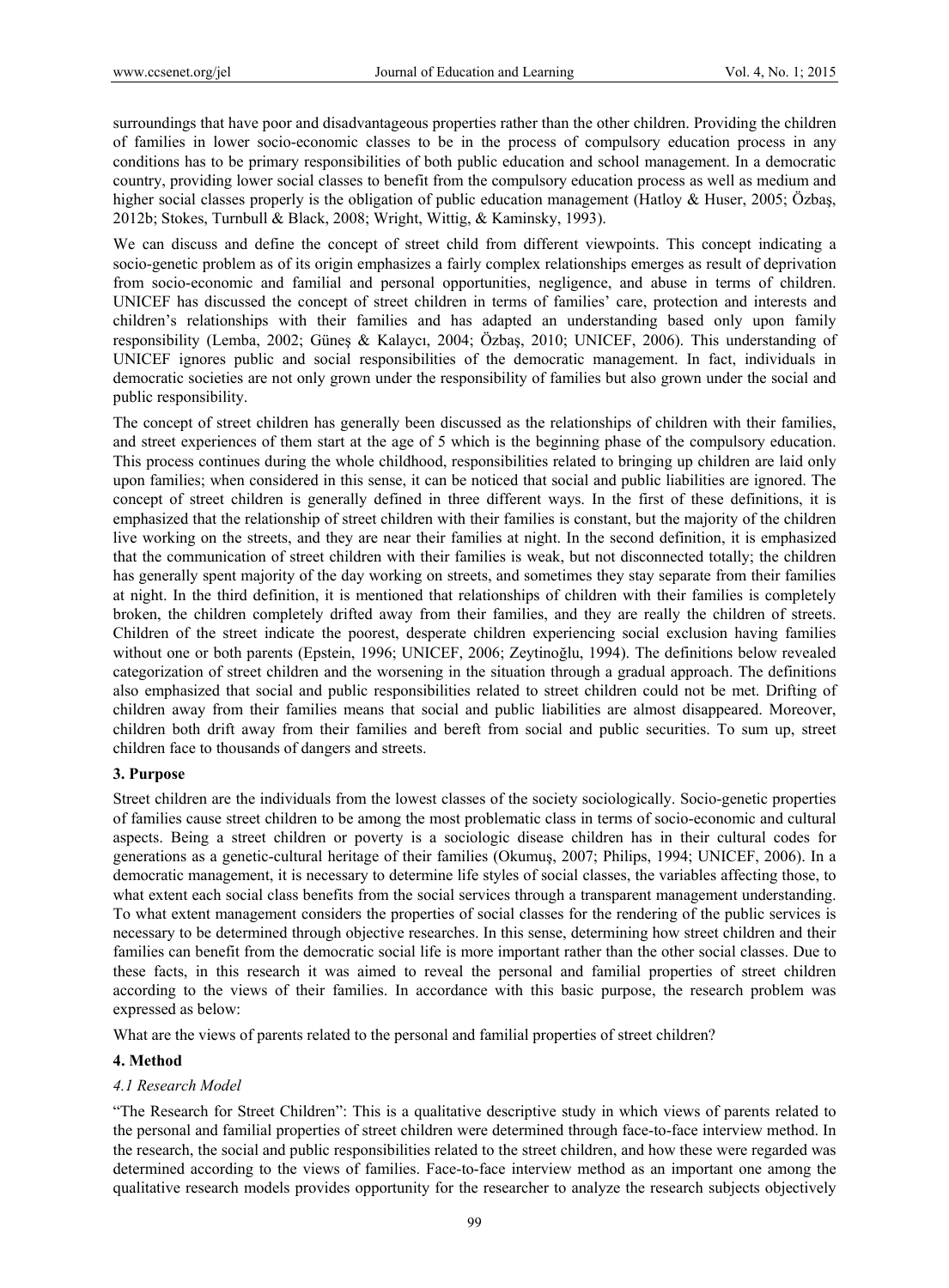in details. The researcher can also have opportunity to analyze the research problem in a specific time period in sections as of benefiting from the opportunities of face-to-face interview method (Kuş, 2003; Yıldırım & Şimşek, 2006). In the research, face-to-face interview method was used as providing both children and parents to answer the questions included into the interview form of the research in the familial environment pf each street child.

#### *4.2 Subject and the Domain of the Research*

The domain of this research included street children, and the children who worked / forced to work / forced to beg on streets. The study area depending upon the research's subject included street children determined to work/be forced to work/beg on streets in Central Districts of Erzincan province in 2012-2013 academic year. In order to carry out the research and obtain necessary permissions during this process, it was cooperated with Governorship of Erzincan, Provincial Directorate of Family and Social Policies. For determining who exactly the street children creating the study area of the research, the researcher carried out a comprehensive social area study until February, 2014 as the beginning phase of the implementation process. In this sense, the social surroundings creating the research area and families of street children were considered. One-to-one and face-to-face interviews were performed with the parents of 18 (eighteen) street children determined by the researcher.

#### *4.3 Developing the Interview Form of Street Children Research and Collecting the Data*

In the research, "Street Children Research Interview Form" developed by the researcher was used. During the developing of the interview form, a large scale literature review depending upon the street children was carried out. National scientific studies were emphasized in terms of Turkey, and international scientific studies were emphasized universally. It was aimed to clarify the subject theoretically through the academic studies reference to the street children literature. After the literature studies based upon the scope of the subject, social surrounding analysis, observations, and evaluations were carried out at micro level in Central Districts of Erzincan province. This process started from March, 2011; and continued for 3 years until February, 2014 that is the beginning phase of the implementation process. As result of micro social surroundings analysis, the problems creating the theoretical framework of the interview form were written depending upon the family assessments. Micro social surrounding analyses were held with families of 7 street children from the province of Erzincan creating the implementation area of the research. During this process, moreover, families of 5 street children from Yenimahalle district of Ankara; and so face-to-face interviews were held with the families of totally 12 street children. Micro socio-economic surrounding analyses and the interviews carried out with the families of 12 street children were performed to create the sub-structure of the research scale. The implementation area of this research was the province of Erzincan.

In order to analyze the interview questions in terms of their scientific properties, evaluations of the academicians from sociology, law, and educational sciences departments were asked. As result of the critics, suggestions and evaluations of the academicians, the questions included into the interview form were tried to be reorganized as more significantly in terms of their content. Qualitative evaluation of the questions included into the interview form designed in qualitative model was provided by statistics, and assessment and evaluation experts. In order to determine the content validity and reliability of the interview form, two implementations were carried out with the participation of 12 children's families including the first between 3 and 21 February 2014 and the second between 27 February and 18 March 2014. Statistical analysis was performed for each item to compare the answers given by the families between the implementations. During the 1st and 2nd implementation process held while developing the interview form of the research, similar answers given to the same items were collected. On the other hand, different answers given to the same items were also collected. The difference between the similar answers and different answers given to the same items was found. So the form reliability for each item and then for totally 17 items of the scale was calculated. All these processes were carried out and completed by statistics and assessment-evaluation experts. Statistical process and evaluations were revealed in clear expressions. Percentage similarities and differences of each item were analyzed. Then, percentage of both implementations was compared for each item. In terms of the items, the relations appeared in percentages were summed, and averages of these were determined. In this way, total form reliability level for each item and all items was found to be 87.43 %. As result of the statistical analyses performed to analyze the interview form in terms of structural properties, it was revealed that the form had a structure that could measure the properties of street children. The interview form structured as result of the statistical analyses was decided to be used in interviews to be performed by the researcher with the parents for street children. So that the implementation process of the research was provided to be started on April, 2014. The process of using structured interview forms in interviews was adapted to be only implemented by the researcher; the research implementation was maintained until June, 2014.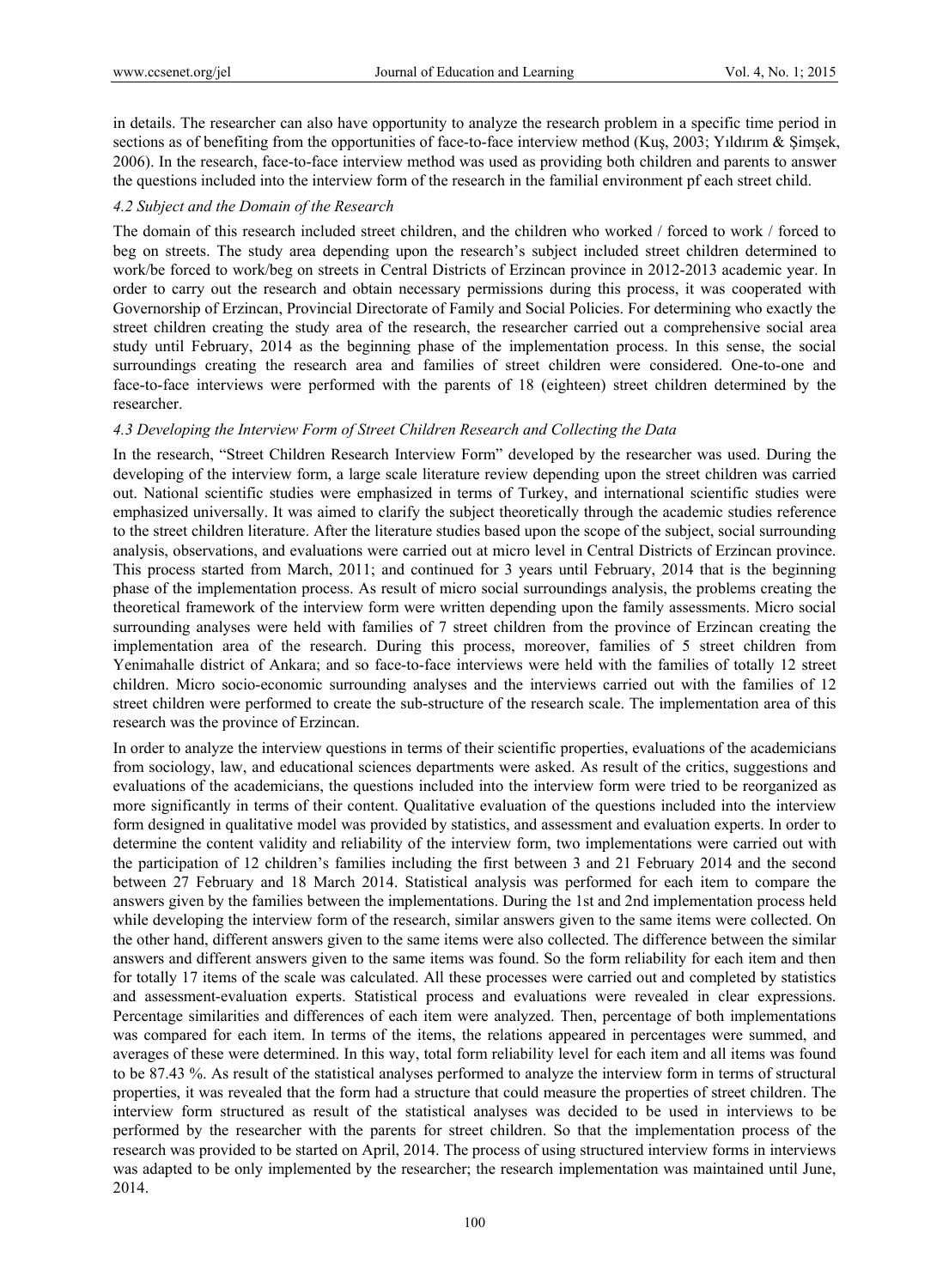For each street child, one-to-one and face-to-face interviews were held with the parents in family environment of the child; and when the interview could not be completed in one session, the process was maintained in the second session. For the interviews, appointments were made from each family; and then they were visited in their houses. The purpose of the research was explained in face-to-face interview environments within a reasonable period. During the first interview process, no basic research interview was performed with the parents; an additional time was granted to families for thinking and evaluating in order to make them be familiar with the subject. Moreover, a second appointment was planned with them in order to perform the main interview. In this way, the interview form was provided to be answered by the families in subjective conditions of each street child within a long period of time.

### *4.4 Data Analysis and Interpretation*

The data obtained from "Street Children Research Interview Form" were primarily processed opposite to each question included into the finding form of the research as written. The parents were noticed to answer with the expressions of "yes," "no," or "positive," "negative" to the question items in the interview form. The parents were also provided numerical answers to the interview questions in some occasions. It was noticed that the answering approach revealed by the parents was also present during the pre-implementation and operational processes. The answers given to the interview questions were saved as frequency (f) and percentage (%) to the sections included into the findings form of the interview. This approach was used in order to digitize the data. Digitalization of findings provided to reveal more objective findings and interpretations. The residence addresses of the street children were coded as A, B, C, D, and E starting from the residential areas where the number of children is much.

# **5. Findings and Interpretation**

The findings obtained from "Street Children Research" were interpreted considering first the personal characteristics of children, and then their familial variables.

## *5.1 Views of Parents Related to the Personal Features of Street Children*

As could be seen in Table 1, 72% of the street children were born in Erzincan, but 83% was not registered in Erzincan. According to this, families of street children were mostly migrated to Erzincan.

|                |                                   |             | 1998          |              | 1999          |                | 2000              |              | 2001          |                | 2002                     |                | 2003                |                         | 2004               |  |
|----------------|-----------------------------------|-------------|---------------|--------------|---------------|----------------|-------------------|--------------|---------------|----------------|--------------------------|----------------|---------------------|-------------------------|--------------------|--|
|                |                                   | $\mathbf f$ | $\frac{0}{0}$ | $\mathbf f$  | $\frac{0}{0}$ | $\mathbf f$    | $\frac{0}{0}$     | $\mathbf f$  | $\frac{0}{0}$ | $\mathbf f$    | $\frac{0}{0}$            | $\mathbf f$    | $\frac{0}{0}$       | $\mathbf f$             | $\frac{0}{0}$      |  |
| 1              | <b>Year of birth</b>              | 1           | 5.5           | $\mathbf{1}$ | 5.5           | 5              | 27.7              | 6            | 33.3          | 3              | 16.6                     | $\mathbf{1}$   | 5.5                 | 1                       | 5.5                |  |
|                |                                   |             |               |              |               |                |                   |              |               |                |                          |                | Erzincan            |                         | <b>Others</b>      |  |
|                |                                   |             |               |              |               |                |                   |              |               |                |                          | f              | $\frac{0}{0}$       | f                       | $\frac{0}{0}$      |  |
| $\overline{2}$ | Place of registry                 |             |               |              |               |                |                   |              |               |                |                          | 3              | 16.67               | 8                       | 83.3               |  |
| 3              | <b>Birthplace of children</b>     |             |               |              |               |                |                   |              |               |                |                          | 13             | 72.22               | 5                       | 27.7               |  |
|                |                                   |             |               |              |               |                |                   |              | $\mathbf A$   |                | $\bf{B}$                 |                | $\mathbf C$         |                         | D                  |  |
|                |                                   |             |               |              |               |                |                   | f            | $\frac{6}{6}$ | $\mathbf f$    | $\frac{0}{0}$            | $\mathbf f$    | $\frac{0}{0}$       | f                       | $\frac{0}{0}$      |  |
| 4              | <b>Residence address of child</b> |             |               |              |               |                |                   | 13           | 72.2          | 2              | 11.1                     | $\overline{2}$ | 11.1                | 1                       | 5.5                |  |
|                |                                   |             |               |              |               |                |                   |              |               |                | <b>None</b>              |                | <b>Not Spesific</b> |                         | 5-6 TL             |  |
|                |                                   |             |               |              |               |                |                   |              |               | f              | $\frac{0}{0}$            | f              | $\frac{0}{0}$       | f                       | $\frac{0}{0}$      |  |
| 5              | Daily earning of a child          |             |               |              |               |                |                   |              |               | 9              | 50                       | 5              | 27.7                | $\overline{4}$          | 22.2               |  |
|                |                                   |             | 4 Siblings    |              | 5 Siblings    |                | <b>6 Siblings</b> |              | 7 Siblings    |                | 8 Siblings               |                | 10 Siblings         |                         | 19 Siblings        |  |
|                |                                   | f           | $\frac{6}{6}$ | f            | $\frac{0}{0}$ | f              | $\frac{0}{0}$     | f            | $\frac{0}{0}$ | f              | $\frac{0}{0}$            | f              | $\frac{0}{0}$       | f                       | $\frac{0}{0}$      |  |
| 6              | <b>Number of siblings</b>         | 3           | 16.6          | 2            | 11.1          | $\overline{4}$ | 22.2              | $\mathbf{1}$ | 5.5           | $\overline{4}$ | 22.2                     | $\mathbf{1}$   | 55.5                | 3                       | 16.6               |  |
|                |                                   |             |               |              |               |                |                   |              |               |                |                          |                |                     |                         | 4th grade drop out |  |
|                |                                   |             |               |              |               |                |                   |              |               |                |                          |                | f                   |                         | $\frac{0}{0}$      |  |
| 7              | <b>Education of child</b>         |             |               |              |               |                |                   |              |               |                |                          |                | $\mathbf{1}$        |                         | 5.5                |  |
|                |                                   |             |               |              |               |                |                   |              |               |                | <b>Basic necessities</b> |                |                     | <b>Direct Financial</b> |                    |  |
|                |                                   |             |               |              |               |                |                   |              |               |                | and stationary           |                |                     | <b>Support</b>          |                    |  |
|                |                                   |             |               |              |               |                |                   |              |               | f              | $\frac{0}{0}$            |                | f                   | $\frac{0}{0}$           |                    |  |
| 8              | <b>Educational need of child</b>  |             |               |              |               |                |                   |              |               | 10             | 55.5                     |                | 8                   | 44.4                    |                    |  |

Table 1. Data related to the personal features of street children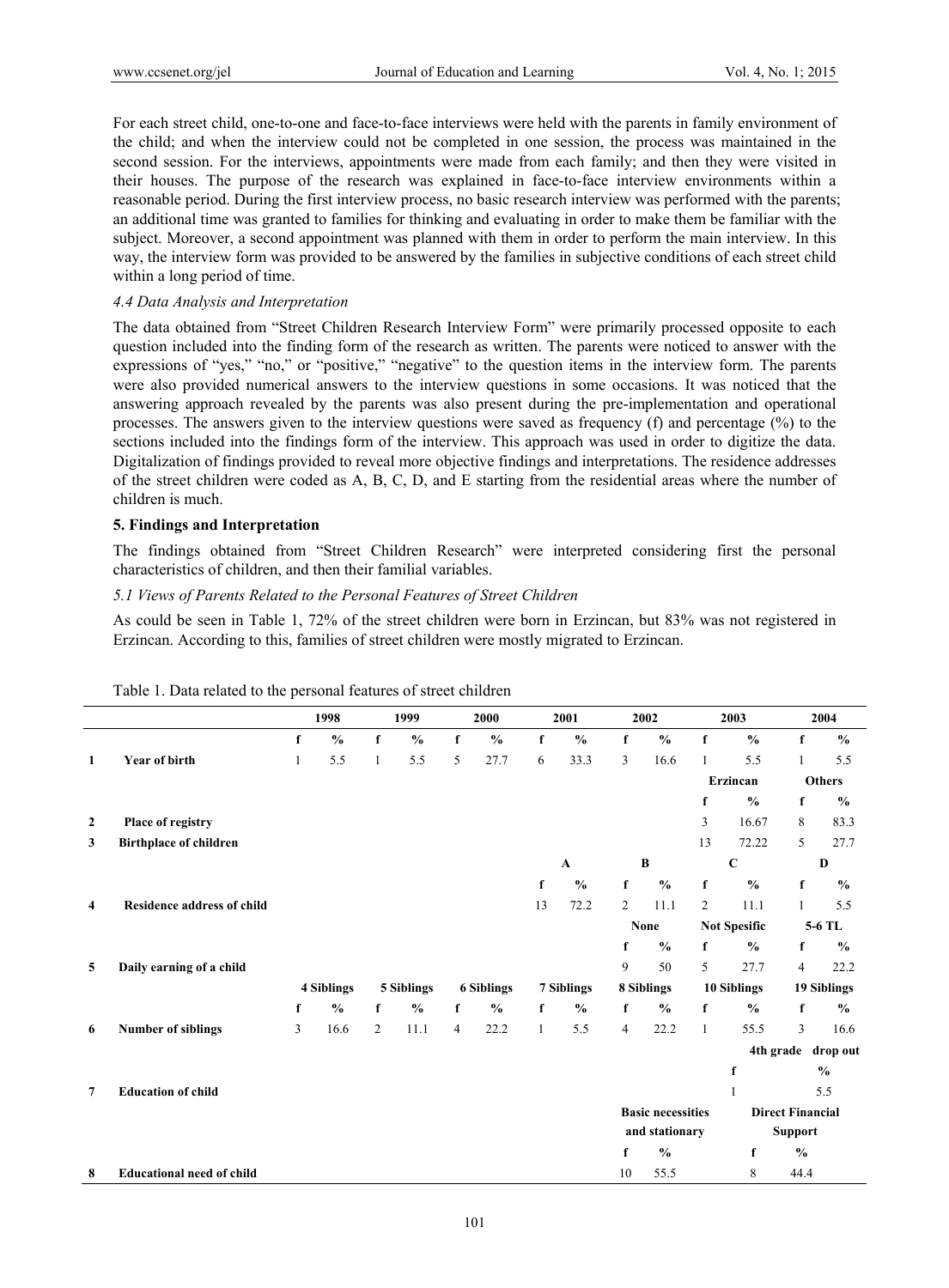As included in Table 1, the data related to the birth year proved that all street children were at an age when they should be in compulsory education process. The oldest of the children was born in 1998 and the youngest was born in 2004. Nearly 1/3 of street children were born in 2001 and 13 years old; 30% were born in 2000 and 14 years old and 1/6 were born in 2002 and 12 years old. According to this, majority of the children were at a period including 12-14 ages and among the secondary education population. The findings revealed that secondary education schools creating the  $2<sup>nd</sup>$  stage of 4+4+4 Gradual Compulsory Education (TR Official Gazette, 2012: 6287 Numbered Law) started to be implemented since 2012-2013 academic year could not fulfill their functions as should be. Street children's not benefiting from the compulsory education opportunities in elementary and secondary education schools as they should have and not having full attendance to their schools proved the inefficiency of public education.

As could be seen in Table 1, when street children were discussed in terms of the income they generated during their street experiences, it was understood that half of the children generated no income from their street experiences. Nearly 30 % of the children had no specific daily income, namely, the income was varying. Only 22 % were mentioned to have only 5-6 TL daily income. This could be interpreted in a way that street experiences had no economic return for the street children.

As included in Table 1, the residential addresses of the street children were generally close to each other (72 % were resident in A). Street children families resident in different neighborhoods were noticed to be relatives. In this research, as could be seen in the table, only one street child (resident in D) was fairly different from the others and had no relation with the others. The birth place, registered province and the job he worked of the aforementioned child was also different from the others. The findings proved that families of street children were isolated from the social surroundings of the province they were resident in. When discussed in terms of number of siblings, street children had at least 4 and at most 19 siblings. Street children's average number of sibling was 8.38. The findings revealed that the number of children in families with street children was extremely high. High number of children meant that the families could not show interest upon their children and they could not provide necessary protection and affection.

As could be seen in Table 1, when street children were discussed in terms of the variable of educational status, it was understood that only 5 (27.77 %) of the street children maintained their education, 13 (72.23 %) did not maintain their education. This finding revealed that nearly three out of four  $(\frac{3}{4})$  of the street children could not benefit or were not provided to benefit from the compulsory educational process. One of the street children maintaining their education was studying at elementary education school, and 2 each of street children studied at the  $2<sup>nd</sup>$  and  $3<sup>rd</sup>$  grade (6<sup>th</sup> and 7<sup>th</sup> grade) of secondary schools. According to these findings, compulsory education process in terms of street children lost its significance and function as of the secondary education final grade; and equality of opportunity and possibility in education and social justice implementations were about to become inefficient. The secondary education process creating the compulsory, professional, and technical grade of the education is the educational grade that is not reachable for the street children. Street children could not continue to compulsory education process as of the secondary education final grade  $(8<sup>th</sup> \text{ grade})$  and this reaches to advanced stage during the high school process  $(9<sup>th</sup> \text{ grade } 6 \text{ absent students}).$ 

In terms of the variable of educational need, more than half (55.56 %) of the street children were determined to need "basic necessities and stationary" and nearly half (44.44 %) needed "direct financial support" related to education. All of the street children needed economic support in order to maintain their education. However, majority of children could not even meet their basic needs; and therefore meeting their basic necessities was more important than meeting their educational needs. On the other hand, half of the street children were understood to accept direct financial support related to education as necessary. According to this, all street children needed economic support in order to continue their education. The findings revealed that street children found it necessary to have economic support for education, basic necessities as the leading.

# *5.2 Views of Parents Related to Familial Properties of Street Children*

As could be seen in Table 2, when street children were discussed in terms of profession of parents, majority of street children's mothers were noticed to be housewives. Only 17% of mothers were noticed to have a possibility of employment as a day laborer and seasonal worker. In this way, mothers with very inadequate working opportunities were mentioned to work lack of social security. In terms of fathers' employment, nearly 2/3 (61.12%) of fathers were noticed to be self-employed. Self-employed fathers were noticed that they had no chance for constant employment, they were generally employed for temporary periods in economic activities such as daily works, and stockbreeding, etc., and these working periods generally did not include any social security. Few of the children's fathers (16.66%) were in economic activities with low level of income such as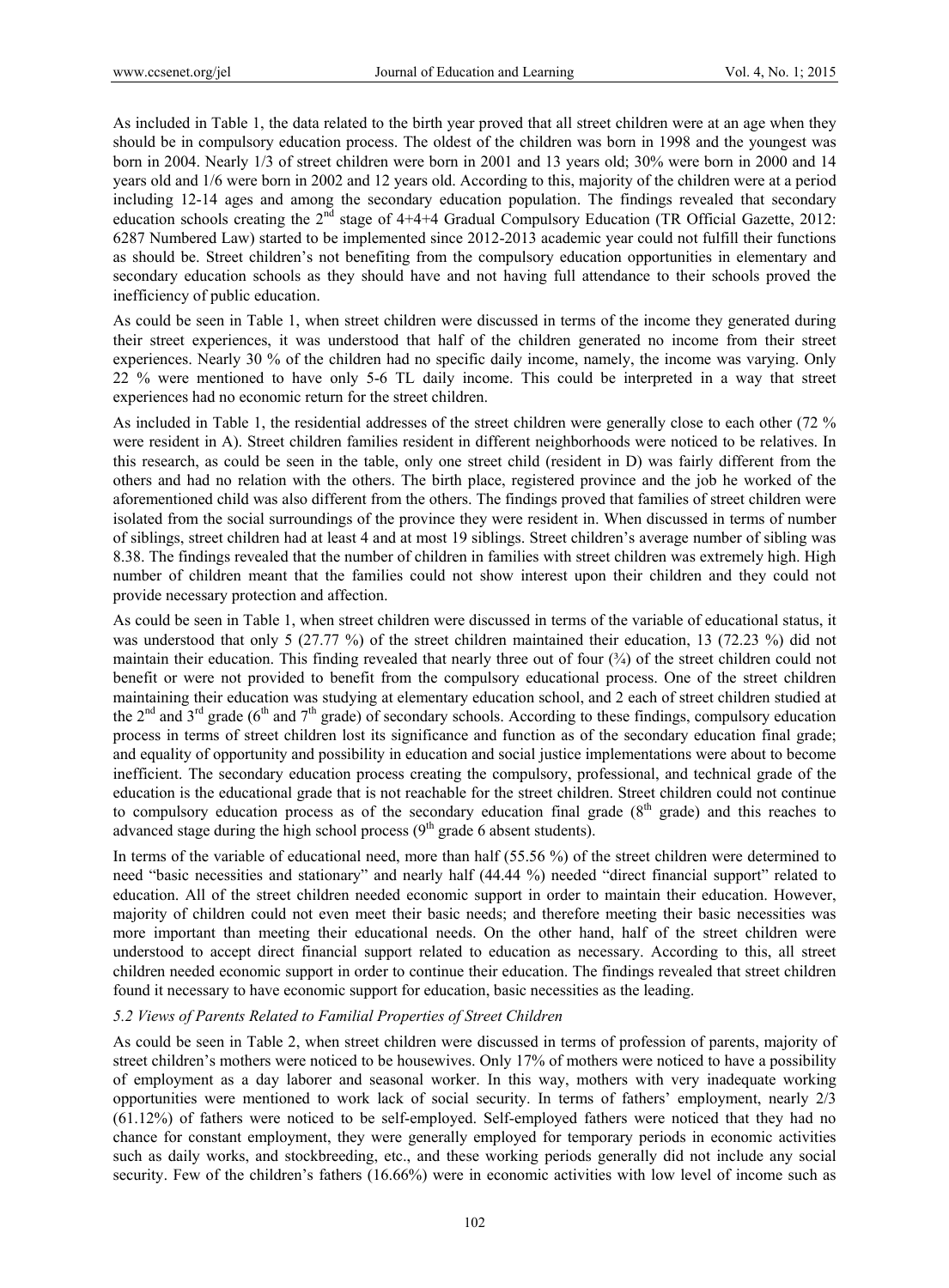waste collecting and hawking. In terms of father's employment, more than 1/5 of fathers were determined to be unemployed.

Nearly 40 % of families were specified to have 500 TL monthly income, and 1/3 had 550 TL monthly income; more than 1/4 did not have a specific monthly income. It was mentioned in hunger limit calculations of March 2014 when the research was carried out that, expenses of a 4-person family including only food was 1149 TL (TÜRK-İŞ, 2014). Depending upon these findings, all of the street children's families were revealed to have a monthly income fairly below the hunger limit. As could be seen in Table 1 and Table 2, when number of siblings and family sizes were considered, it was understood that it was impossible for families even to meet their basic necessities including the food. Because number of children was  $\overline{X} = 8.38$  as average, and family size was  $\overline{X}$  =11.16 as average. It was determined that families of street children presented traditional big family characteristics, and sometimes even two families lived together in the same house. When only food expenses were included into the hunger limit calculations, the primary need for the street children's families were noticed to be food expenses.

Majority of the families were determined not to have social security; and 1/5 had "temporary" social security. Families expressed being deprived of social security as one of their most important problems. This also prevented families to prioritize education of their children due to the discontinuity of income. Because families did not provide basic humanistic and physiologic needs they could not provide the required economic source for the education, and could not prioritize education. Nearly 40% of the street children's families were resident in their own houses, 33% were resident in rented houses, and 28% were mostly resident in a house of their relatives without paying any rent.

|                |                                                  |                | 6                                  |                | $\overline{7}$                     |                | 8               |                         | 10                                 |                | 11                                 |                | 14                                 |              | 21            |
|----------------|--------------------------------------------------|----------------|------------------------------------|----------------|------------------------------------|----------------|-----------------|-------------------------|------------------------------------|----------------|------------------------------------|----------------|------------------------------------|--------------|---------------|
|                |                                                  | $\mathbf f$    | $\mathbf{0}_{\mathbf{0}}^{\prime}$ | $\mathbf f$    | $\mathbf{0}_{\mathbf{0}}^{\prime}$ | $\mathbf f$    | $\frac{0}{0}$   | f                       | $\mathbf{0}_{\mathbf{0}}^{\prime}$ | $\mathbf f$    | $\mathbf{0}_{\mathbf{0}}^{\prime}$ | $\mathbf f$    | $\mathbf{0}_{\mathbf{0}}^{\prime}$ | $\mathbf f$  | $\frac{0}{0}$ |
|                | 1 Family members                                 | $\overline{2}$ | 11.1                               | $\overline{2}$ | 11.1                               | $\overline{4}$ | 27.7            | $\mathfrak{Z}$          | 16.6                               | $\overline{2}$ | 11.1                               | $\overline{2}$ | 11.1                               | $\mathbf{3}$ | 16.6          |
|                |                                                  |                |                                    |                |                                    |                | <b>Official</b> |                         | Verbal                             |                |                                    |                |                                    |              |               |
|                |                                                  |                | <b>Attending</b>                   |                | <b>No Process</b>                  |                | Letter          |                         | Warning                            |                |                                    |                |                                    |              |               |
|                |                                                  | f              | $\mathbf{0}_{\mathbf{0}}^{\prime}$ | $\mathbf f$    | $\mathbf{0}_{\mathbf{0}}^{\prime}$ | $\mathbf f$    | $\frac{0}{0}$   | f                       | $\frac{0}{0}$                      |                |                                    |                |                                    |              |               |
| $\overline{2}$ | Processes held for<br><b>Attendance of child</b> | 5              | 27.7                               | 6              | 33.3                               | 5              | 27.7            | $\overline{2}$          | 11.1                               |                |                                    |                |                                    |              |               |
|                |                                                  |                |                                    |                | Legal/administrative               |                | Penal           |                         | <b>Supervised</b>                  |                |                                    |                |                                    |              |               |
|                |                                                  |                | No process                         |                | warning                            |                | sanction        |                         | release                            |                |                                    |                |                                    |              |               |
|                |                                                  | f              | $\frac{0}{0}$                      | $\mathbf f$    | $\mathbf{0}_{\mathbf{0}}^{\prime}$ | $\mathbf f$    | $\frac{0}{0}$   | $\mathbf f$             | $\frac{0}{0}$                      |                |                                    |                |                                    |              |               |
| 3              | Processes related to<br><b>Child's working</b>   | $\overline{c}$ | 11.1                               | 6              | 33.3                               | 6              | 33.3            | $\overline{\mathbf{4}}$ | 22.2                               |                |                                    |                |                                    |              |               |
|                |                                                  |                |                                    |                |                                    |                |                 |                         | Waste                              |                |                                    |                |                                    |              |               |
|                |                                                  |                | Self-employed                      |                | Unemployed                         |                | Hawker          |                         | $Collector$                        |                |                                    |                |                                    |              |               |
|                |                                                  | $\mathbf f$    | $\frac{0}{0}$                      | $\mathbf f$    | $\mathbf{0}_{\mathbf{0}}^{\prime}$ | $\mathbf f$    | $\frac{0}{0}$   | $\mathbf f$             | $\mathbf{0}_{\mathbf{0}}^{\prime}$ |                |                                    |                |                                    |              |               |
|                | 4 Father's job                                   | 11             | 61.1                               | 4              | 22.2                               | $\mathbf{1}$   | 5.5             | $\overline{2}$          | 11.1                               |                |                                    |                |                                    |              |               |
|                |                                                  |                |                                    |                |                                    |                | Seasonal        |                         |                                    |                |                                    |                |                                    |              |               |
|                |                                                  |                | Housewife                          |                | <b>Daily Worker</b>                |                | Worker          |                         |                                    |                |                                    |                |                                    |              |               |
|                |                                                  | f              | $\frac{6}{6}$                      | f              | $\frac{0}{0}$                      | $\mathbf f$    | $\frac{6}{6}$   |                         |                                    |                |                                    |                |                                    |              |               |
|                | 5 Mother's job                                   | 15             | 83.3                               | $\overline{2}$ | 11.1                               | $\mathbf{1}$   | 5.5             |                         |                                    |                |                                    |                |                                    |              |               |
|                |                                                  |                | Unspecific                         |                | 500 TL                             |                | 550 TL          |                         |                                    |                |                                    |                |                                    |              |               |
|                |                                                  | f              | $\frac{0}{0}$                      | $\mathbf f$    | $\frac{0}{0}$                      | $\mathbf f$    | $\frac{0}{0}$   |                         |                                    |                |                                    |                |                                    |              |               |
| 6              | Family's monthly<br>income                       | 5              | 27.7                               | $\tau$         | 38.8                               | 6              | 33.3            |                         |                                    |                |                                    |                |                                    |              |               |

Table 2. Data related to familial properties of street children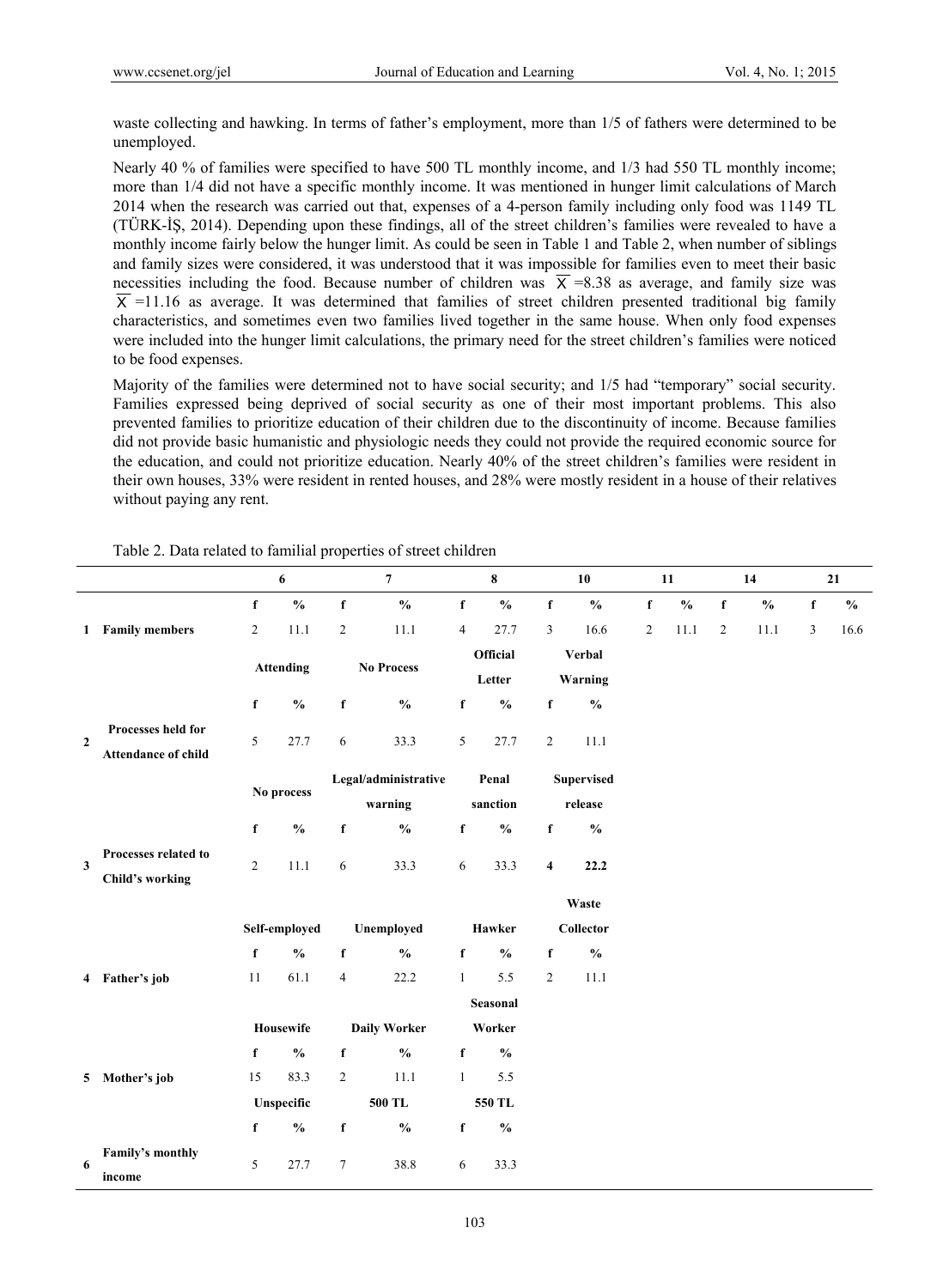|             |                        |    | 800-1000 TL   |                | 1200-1400 TL         |        | 1800-2000 TL       |
|-------------|------------------------|----|---------------|----------------|----------------------|--------|--------------------|
|             |                        | f  | $\frac{0}{0}$ | f              | $\frac{6}{9}$        | f      | $\frac{0}{0}$      |
|             | Family's monthly       |    |               |                |                      |        |                    |
| $7^{\circ}$ | minimum economic       | 8  | 44.4          | $\overline{4}$ | 22.2                 | 6      | 33.3               |
|             | need                   |    |               |                |                      |        |                    |
|             |                        |    | <b>Rented</b> |                | <b>Not</b><br>rented |        | <b>House owner</b> |
|             |                        | f  | $\%$          | f              | $\frac{6}{9}$        | f      | $\frac{0}{0}$      |
|             | 8 House of family      | 6  | 33.3          | 5              | 27.7                 | $\tau$ | 38.8               |
|             |                        |    | Present       |                | <b>Not Present</b>   |        |                    |
|             |                        | f  | $\%$          | f              | $\frac{0}{0}$        |        |                    |
| 9           | <b>Social Security</b> | 14 | 77.7          | 4              | 22.2                 |        |                    |

As could be seen in Table 2, nearly 45% of the street children's families mentioned that they needed 800-1000 TL monthly minimum economic support, 1/3 mentioned as 1800-2000 TL, and 22% mentioned as 1200-1400 TL. According to these findings, street children's families were generally understood to need a financial support around 1000 TL. When family size was also considered, it was not possible to live on such needed financial amounts, and it was clear for the families not to be able to meet the educational needs of their children. Public administration was noticed to be more efficient rather than the school management about preventing the working of street children.

#### **6. Discussion, Conclusion and Suggestions**

The problem of street children is a violation of human rights in democratic regimes. In democratic management systems, the fact of street child perceived by the social surroundings can be interpreted as an expression of public's indifference. This problem arisen from the presence of street children who could not benefit from the fundamental rights and liberties as they should have is a chronic disease that emerged as result of public's not accounting to local governments and school managements. One of the most important factors that create the problem of street children is migration. It can be deceiving to explain the reasons causing street children for street experiences only with the economic poverty of families or children; in this case, it is necessary to search for the effects of other socio-economic factors (Uğurhan et al., 2004). Street children experience exclusion because of their being in street life that reveals their both familial properties and subjectivity, as well. Street children generally have families with many children. Schooling of street children during the compulsory education process cannot be provided.

Public education authorities or officials cannot present public competence that will provide street children to be schooled. Street children and their families are deprived of "limit economic opportunities" at minimum level for education, not meeting the basic necessities as he leading. In Turkey, 2500-3500 TL (two thousand five hundred-three hundred five hundred) economic support program was started for 250000 (two hundred fifty thousand) pre-school teaching, elementary and secondary teaching students in 2014-2015 academic year (MNE, 2014). It is clear that this implementation is an extra support for the families that will provide education to their children in private schools. However, this can be considered as incongruent to the clause of "No person, family, group, or class can be privileged" included in 1739 numbered National Education Basic Law (MNE, 1973). Because street children and their families need economic support in any conditions; and they are even noticed not to meet their basic necessities. Street children also cannot benefit from the public education opportunities even in state schools.

Providing support for the families that have economic power for maintaining their children to have education in private schools through their own incomes is incongruent to social justice and the principle of "generality and equality in education." It was determined that education had no effect upon the employment of mothers, and there was no social security opportunity based upon education. This was determined to be arisen from the inadequate educational level of mothers. The families especially emphasize the effect of social exclusion in prevalence of unemployment and unqualified labor for the employment of fathers. For the employment of father, the effect of education was determined to be fairly inadequate. In terms of father employment, the importance of traditional patriarchal family structure and father's having higher educational status than the mothers are important factors. The inadequacy, impossibilities, and disadvantages emerged when considering both the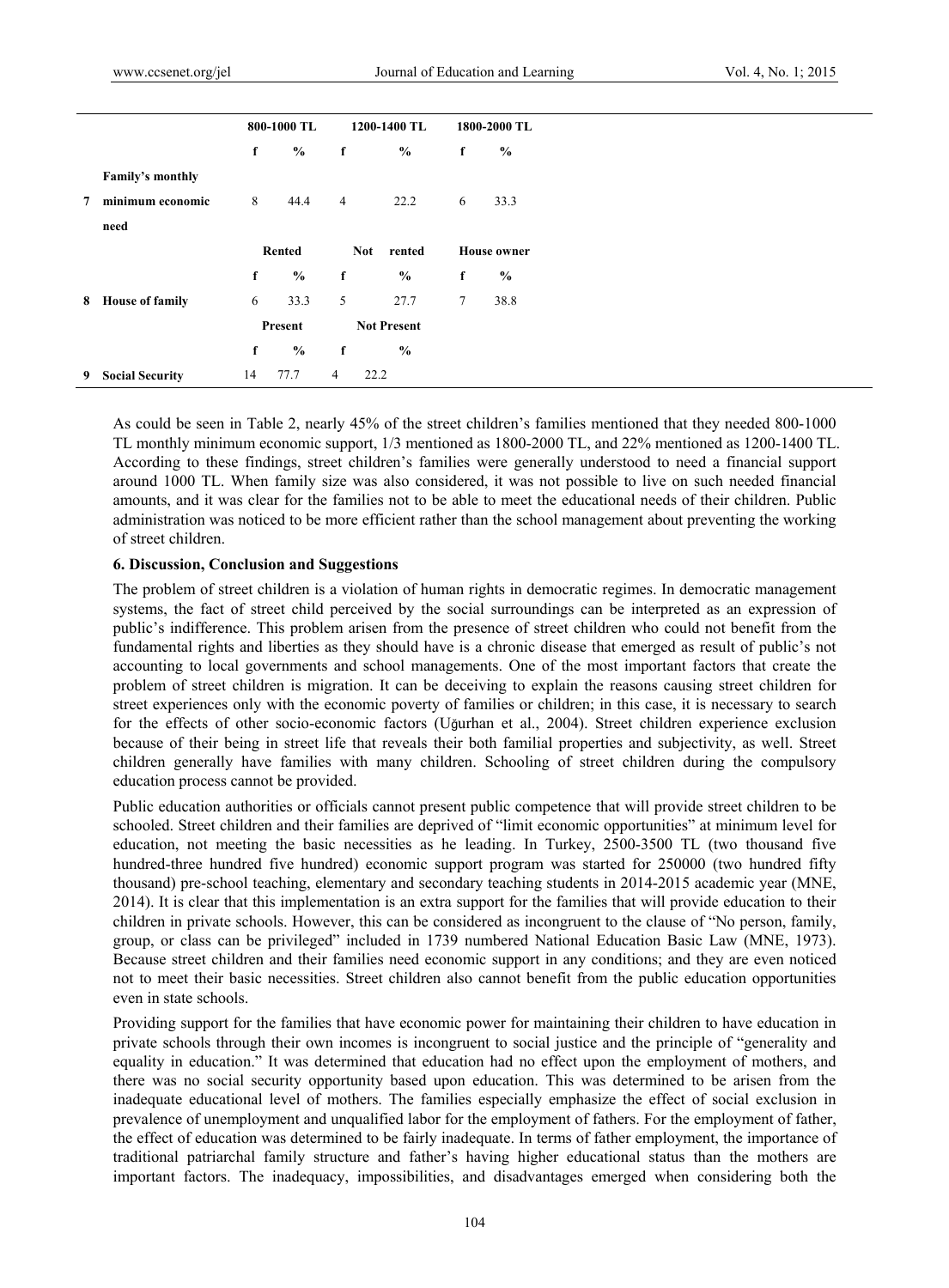employment and educational status of parents affect the street children negatively. The children were obliged to experience negative socio-economic properties of their parents. Not meeting the responsibilities of democratic public management causes street children to share the same fate with their families "inauspiciously."

The most fundamental and primary need for the families of street children is the need for healthy and balanced nutrition. On the other hand, because the families have crowded and traditional big family characteristics in terms of the number of families and family population; they are nearly deprived of all opportunities that will meet the needs such as clothing, housing (rent, electricity, water, fuel), transportation, health, education, etc.. The primary needs of street children's families were food, as the leading, clothing, housing, transportation, health, etc.; in this listing, education is noticed not to be included, and therefore, public education authorities should start implementations that will make education as a primary need for both families and street children. In order to provide street children to be a "full-time student" during the compulsory education process, and actualize comprehensive activities that will give support through the implementations such as one-to-one training, etude, consulting, etc. at schools which could meet their educational needs and keep them normal during the educational process.

All of the street children's families are constantly deprived of social security. Having no social security is a basic variable creating poverty together with the discontinuity of income. In families of street children, the basic factor exposing families to poverty and children to streets is being deprived of social security. Whereas the families of street children living in shanty districts and suburbs of the city are excluded from the social surroundings, they are in solidarity with their relatives. Their economic poverty proves that they achieve the impossible in order to maintain their lives. Economic expectations of families indicate the despair their hopelessness reaches to. Upon the education of street children, public education management, and school managements are inadequate.

The suggestions below were offered in accordance with the findings and results of the research:

 An accountable, transparent management should be provided by the education and school management upon to what extent street children benefit from democratic rights and liabilities.

 Penal sanctions should be imposed upon families, education, school, and public managers that cause economic abuse of street children preventing their schooling.

 The children of families preventing their sons and daughters from the compulsory education should be education through opportunities such as boarding, granting, etc.

• All necessary precautions should be taken upon encouraging all children until 18, especially girls, on schooling even at higher education and full-time education.

#### **References**

- Acar, H. (2010). *Sokakta yaşayan ve/veya çalıştırılan çocuklara yönelik hizmet modelinin ve il eylem planlarının değerlendirilmesi raporu (A report on evaluation of service model and provincial action plans related to children living and/or obliged to be worked on streets)*. Ankara: General Directorate of Social Services and Children Protection Institute, Children Services Department and UNICEF Turkey.
- Adaman, F., & Keyder, Ç. (2005). *Poverty and social exclusion experienced in slum and collapsed areas of big provinces in Turkey (Türkiye'de büyük kentlerin gecekondu ve çöküntü mahallelerinde yaşanan yoksulluk ve sosyal dışlanma)*. Ankara: Ministry of Labor and Social Security and European Commission Delegation of Turkey.
- Black, M. (1993). *Street and working children*. UNICEF United Nations Children's Fund. UNICEF International Child Development Centre Spedale delgi Innocenti. Innocenti Global Seminar Summary Report. Italy: Florence.
- Epstein, I. (1996). Educating street children: Some cross-cultural perspectives. *Comparative Education*, *32*(3), 289-302. http://dx.doi.org/10.1080/03050069628722
- Güneş, S., & Kalaycı, A. R. (2004). *Sokakta yaşayan/çalışan çocuklar tespitler ve çözüm önerileri (Determinations and solution offers for children living/working on streets)*. Ankara: Republic of Turkey, Prime Minister's General Directorate of Family and Social Researches.
- Hatloy, A., & Huser, A. (2005). *Identification of street children characteristics of street children in Bamako and Accra*. Fafo Research Program on Trafficking and Child Labour, Fafo-report 474. Oslo: Toyen.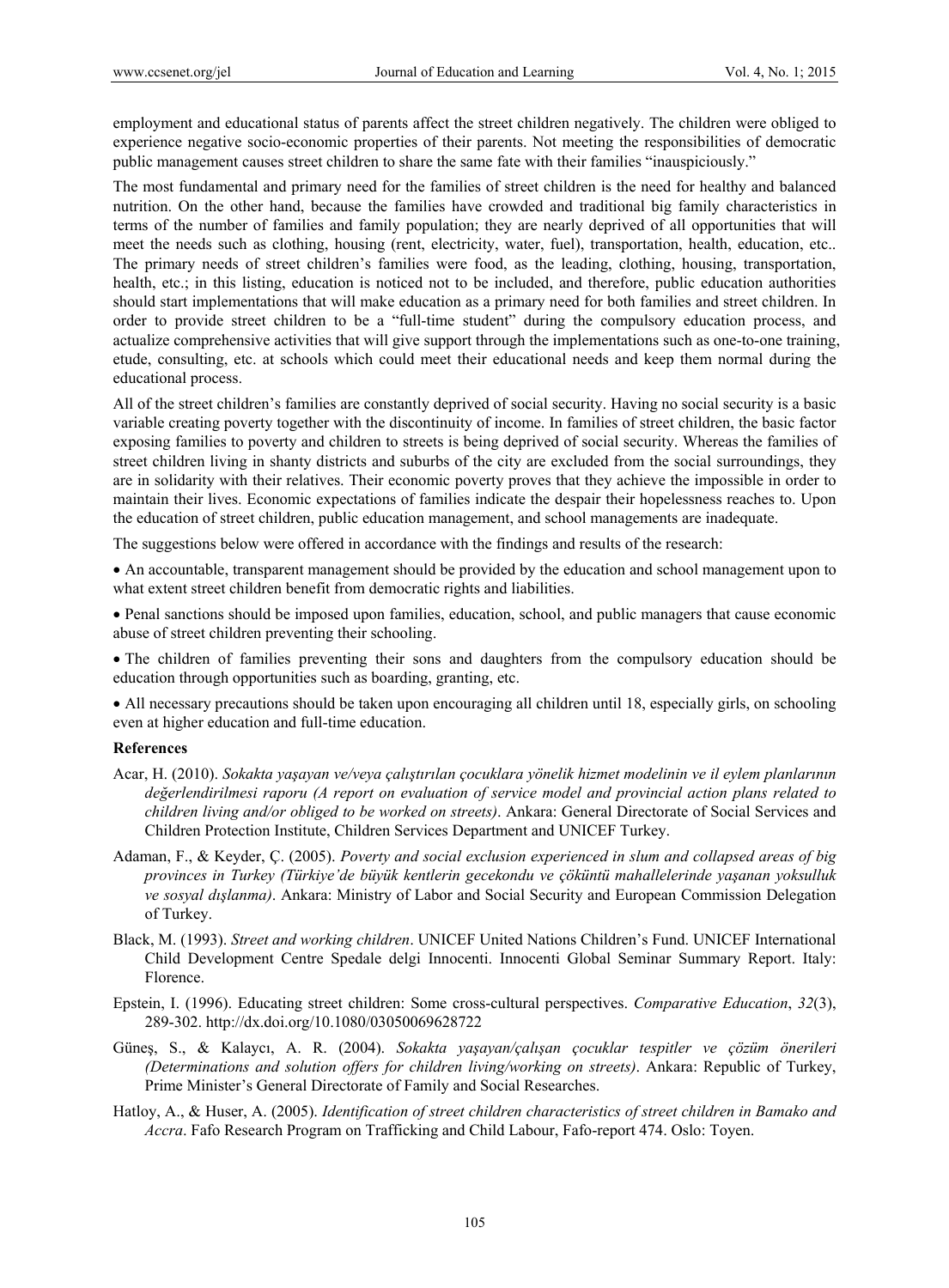- Karacadağ Development Agency. (2012). *Şanlıurfa-Diyarbakır kentsel alt bölge kalkınma yaklaşımı (Şanlıurfa-Diyarbakır urban sub-district development approach)*. Diyarbakır: Karacadağ Development Agency.
- Kuş, E. (2003). *Nicel-nitel araştırma teknikleri (Qualitative-quantitative research techniques)*. Ankara: Anı Publishing.
- Lemba, M. (2002). *Rapid assessment of street children in Lusaka*. Fountain of Hope FLAME Jesus Cares Ministries Lazarus Project MAPODE (Movement of Community Action for the Prevention and Protection of Young People Against Poverty, Destitution, Disease and Exploitation) Zambia Red Cross Drop-In Centre St. Lawrence Home of Hope Mthunzi Center. Project Concern International Zambia UNICEF Zambia Netaid The West Foundation.
- MNE (Ministry of National Education). (1973). *Milli Eğitim Temel Kanunu (Basic Law of National Education).*  14574 Numbered Official Gazette.
- MNE. (2014). *Encouragement e-guideline for 2014-2015 academic year provided to private schools*. Ministry of National Education, Ankara / TURKEY.
- Okumuş, E. (2007). Sokak çocuklarının sosyolojisi: Diyarbakır örneği (Sociology of street children: A Diyarbakır case). *Proceedings Book for the 6th Children Living and Working on Streets Symposium*(pp. 21-44). Diyarbakır:  $6<sup>th</sup>$  Children Living and Working on Streets Symposium.
- Özbaş, M., & Badavan, Y. (2009). İlköğretim okulu yöneticilerinin okul-aile ilişkileri konusunda yapmaları gereken ve yapmakta oldukları işler (Works elementary education managers have been carrying on and have to carry on about parent-teacher relationships). *Education and Science*, *34*(154), 69-81.
- Özbaş, M. (2010). İlköğretim okullarında öğrenci devamsızlığının nedenleri (The Reasons of Absenteeism in Primary Schools). *Education and Science*, *35*, 32-44.
- Özbaş, M. (2011). *İlköğretim okullarının sosyo-ekonomik açıdan dezavantajlı özelliklere sahip öğrenci ailelerinin eğitim ihtiyaçlarını karşılama düzeyine ilişkin veli algıları (Perceptions of parents related to meeting the educational needs of students' families having socio-economic disadvantageous properties)*. EYFOR  $II<sup>nd</sup>$  EDUCATIONAL MANAGEMENT FORUM, Educational Leadership by 2023. EYFOR  $II<sup>nd</sup>$ PROCEEDINGS BOOK (pp. 60-70), EYUDER Educational Managers and Specialists Association, 22 October 2011, Capital Teacher's House, Ankara /TURKEY.
- Özbaş, M. (2012a). Student and parental perceptions on meeting the educational needs of the disadvantaged students in the primary schools. *Educational Research*, *3*(3), 311-319.
- Özbaş, M. (2012b). Students' perceptions related to equality of chance and opportunity in secondary education according to school types. *American International Journal of Contemporary Research*, *2*(4), 75-84.
- Özbaş, M. (2012c). Kız çocuklarının ortaöğretimde okullaşma oranlarına etki eden nedenlere ilişkin algıları (Perceptions of girls related to the reasons that affect schooling rates in secondary education). *IJTASE International Journal of New Trends in Arts, Sports & Science Education*, *1*, 4, 60-71.
- Özbaş, M. (2013). Eğitim sosyolojisi (Educational sociology). In M. Türkkahraman, & İ. Keskin (Eds.), *School as a compulsory educational institution* (pp. 135-163). İstanbul: Lisans Publishing.
- Philips, W. S. K. (1994). *Street children in India*. Jaipur and New Delhi: Rawat Publishing.
- Plotnick, R. D. (1989). Directions for reducing child poverty. *Social Work*, *34*(6), 523-531.
- Rizzini, I., & Lusk, M. W. (1995). Children in the streets: Latin America lost generations. *Children and Youth Services Review*, *17*(3), 391-400. http://dx.doi.org/10.1016/0190-7409(95)00024-7
- Stokes, H., Turnbull, M., & Black, R. (2008). *Tackling disadvantage through student centered learning-exploring the "Worlds of Work' in the Melbourne CBD*. The University of Melbourne, Youth Research Centre, FYA Foundation for Young Australians, Education Foundation. Australia: Melbourne.
- TR Official Gazette. (1982). *Türkiye Cumhuriyeti Anayasası (The Constitution of Turkish Republic)*. 17863 numbered Official Gazette.
- TR Official Gazette. (1995). *Birleşmiş Milletler Çocuk Hakları Sözleşmesi (United Nations Convention on the Rights of Children)*. 22184 Numbered Official Gazette, Code Number: 94/6423.